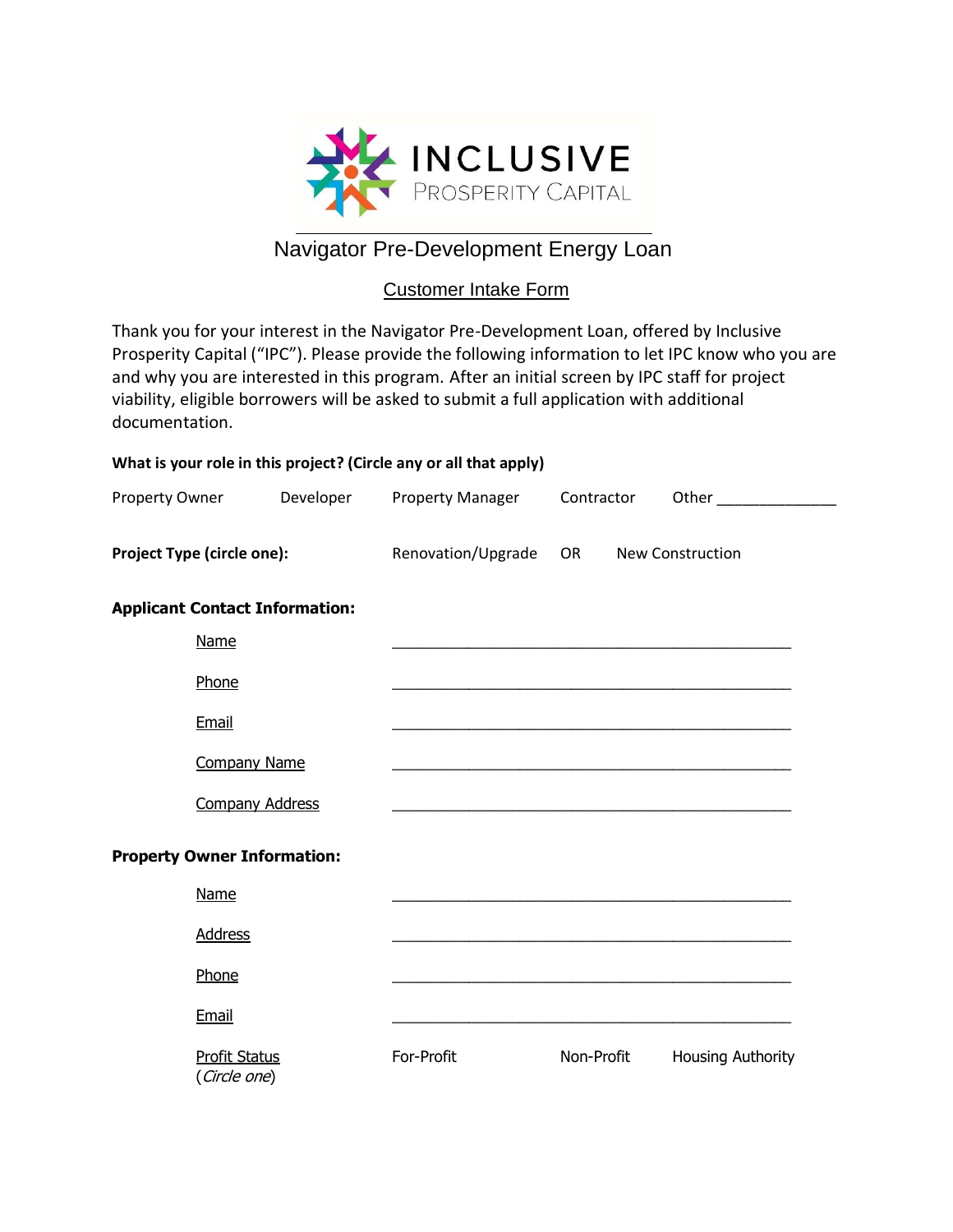#### **Borrowing Entity Information** (if separate entity from Property Owner above):

|                              | <b>Name</b>             |                                  |                    |             |  |  |
|------------------------------|-------------------------|----------------------------------|--------------------|-------------|--|--|
|                              | <b>Address</b>          |                                  |                    |             |  |  |
| <b>Property Information:</b> |                         |                                  |                    |             |  |  |
|                              | <b>Property Address</b> |                                  |                    |             |  |  |
|                              | Number of Buildings     |                                  |                    |             |  |  |
|                              | <b>Total Units</b>      | # Residential                    | # Non-Residential  | # Total     |  |  |
|                              | <b>Property Type</b>    | Apartment                        | Condominium        | Cooperative |  |  |
|                              | (Circle any that apply) |                                  | Congregate housing |             |  |  |
|                              |                         | Privately owned Non-profit owned |                    | Municipal   |  |  |

#### **Project Information:**

Briefly describe your project goals and expected timeline, including requested Navigator loan closing Date, expected date of takeout (construction), and expected date of project completion:

\_\_\_\_\_\_\_\_\_\_\_\_\_\_\_\_\_\_\_\_\_\_\_\_\_\_\_\_\_\_\_\_\_\_\_\_\_\_\_\_\_\_\_\_\_\_\_\_\_\_\_\_\_\_\_\_\_\_\_\_\_\_\_\_\_\_\_\_\_\_\_\_\_\_\_\_\_\_\_\_

\_\_\_\_\_\_\_\_\_\_\_\_\_\_\_\_\_\_\_\_\_\_\_\_\_\_\_\_\_\_\_\_\_\_\_\_\_\_\_\_\_\_\_\_\_\_\_\_\_\_\_\_\_\_\_\_\_\_\_\_\_\_\_\_\_\_\_\_\_\_\_\_\_\_\_\_\_\_\_\_

\_\_\_\_\_\_\_\_\_\_\_\_\_\_\_\_\_\_\_\_\_\_\_\_\_\_\_\_\_\_\_\_\_\_\_\_\_\_\_\_\_\_\_\_\_\_\_\_\_\_\_\_\_\_\_\_\_\_\_\_\_\_\_\_\_\_\_\_\_\_\_\_\_\_\_\_\_\_\_\_

\_\_\_\_\_\_\_\_\_\_\_\_\_\_\_\_\_\_\_\_\_\_\_\_\_\_\_\_\_\_\_\_\_\_\_\_\_\_\_\_\_\_\_\_\_\_\_\_\_\_\_\_\_\_\_\_\_\_\_\_\_\_\_\_\_\_\_\_\_\_\_\_\_\_\_\_\_\_\_\_

#### **Loan Request:**

Pre-Development Costs

Loan Amount Requested

(Up to 80% of total qualified pre-development costs)

#### **Additional Information:**

Please share any additional information that you think may be relevant and helpful for IPC to evaluate and support your project.

\_\_\_\_\_\_\_\_\_\_\_\_\_\_\_\_\_\_\_\_\_\_\_\_\_\_\_\_\_\_\_\_\_\_\_\_\_\_\_\_\_\_\_\_\_\_\_\_\_\_\_\_\_\_\_\_\_\_\_\_\_\_\_\_\_\_\_\_\_\_\_\_\_\_\_\_\_\_\_\_

\_\_\_\_\_\_\_\_\_\_\_\_\_\_\_\_\_\_\_\_\_\_\_\_\_\_\_\_\_\_\_\_\_\_\_\_\_\_\_\_\_\_\_\_\_\_\_\_\_\_\_\_\_\_\_\_\_\_\_\_\_\_\_\_\_\_\_\_\_\_\_\_\_\_\_\_\_\_\_\_

\_\_\_\_\_\_\_\_\_\_\_\_\_\_\_\_\_\_\_\_\_\_\_\_\_\_\_\_\_\_\_\_\_\_\_\_\_\_\_\_\_\_\_\_\_\_\_\_\_\_\_\_\_\_\_\_\_\_\_\_\_\_\_\_\_\_\_\_\_\_\_\_\_\_\_\_\_\_\_\_